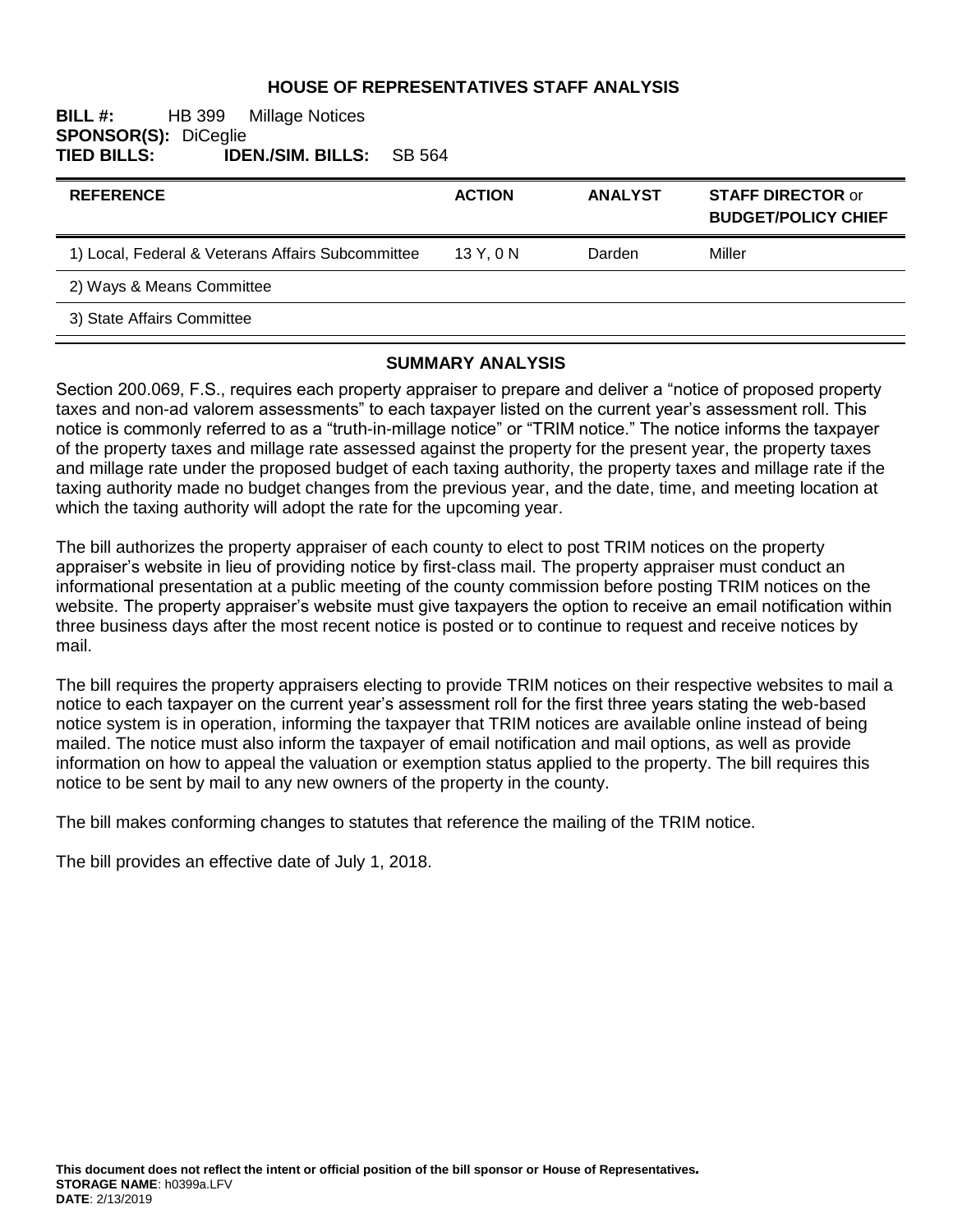# **FULL ANALYSIS**

# **I. SUBSTANTIVE ANALYSIS**

# A. EFFECT OF PROPOSED CHANGES:

## **Current Situation**

#### Ad Valorem Taxation

The Florida Constitution reserves to local governments the authority to levy ad valorem taxes on real and tangible personal property.<sup>1</sup> Ad valorem taxes are levied annually by counties, cities, school districts, and some special districts based on the value of real and tangible personal property as of January 1 of each year.<sup>2</sup> The Florida Constitution requires that all property be assessed at just value for ad valorem tax purposes, $3$  and provides for specified assessment limitations, property classifications, and exemptions.<sup>4</sup> After the property appraiser considers any assessment limitation or use classification affecting the just value of a parcel of real property, an assessed value is produced. The assessed value is then reduced by any exemptions to produce the taxable value.<sup>5</sup>

### Determination of Millage

Each property appraiser must complete an assessment of the value of all property within the appraiser's jurisdiction and certify to the taxing authorities the taxable value of such property no later than July 1 of each year, unless extended for good cause by the Department of Revenue.<sup>6</sup> The taxable value of a parcel includes both the value of structures and other improvements on the parcel and the value of the land on which those structures and improvements sit.<sup>7</sup> The property appraiser also ensures that all real property is listed on the real property assessment roll.<sup>8</sup> The certification from the property appraiser to each taxing authority must include the procedure for calculating the "rolled-back rate"<sup>9</sup> as well as the maximum millage rate.<sup>10</sup>

Each taxing authority uses the taxable value provided by the property appraiser to prepare a proposed millage rate that is levied on each parcel's taxable value.<sup>11</sup> Each taxing authority must compute proposed or final millage rates based on utilizing at least 95 percent of the taxable value of the property

 $\overline{a}$ 

Art. VII, ss. 1(a), 9(a), Fla. Const.

 $2^2$  S. 192.001(12), F.S., defines "real property" as land, buildings, fixtures, and all other improvements to land. The terms "land," "real estate," "realty," and "real property" may be used interchangeably. S. 192.001(11)(d), F.S., defines "tangible personal property" as all goods, chattels, and other articles of value (but does not include the vehicular items enumerated in Art. VII, s. 1(b) of the Florida Constitution and elsewhere defined) capable of manual possession and whose chief value is intrinsic to the article itself.

 $3$  Art. VII, s. 4, Fla. Const.

 $4 \text{ Art. VII, ss. } 3, 4, \text{ and } 6, \text{ Fla. Const.}$ 

<sup>&</sup>lt;sup>5</sup> S. 196.031, F.S.

 $6$  S. 193.023(1), F.S.

<sup>7</sup> *See The Appraisal Process and Your Taxes*, Hillsborough County Property Appraiser, *available at* http://www.hcpafl.org/Property-Info/The-Appraisal-Process-Your-Taxes (last visited Jan. 31, 20197) (process for calculating property tax values).

 $8$  S. 193.085(1), F.S.

 $9$  The "rolled-back rate" is defined as "[A] millage rate which, exclusive of new construction, additions to structures, deletions, increases in the value of improvements that have undergone a substantial rehabilitation which increased the assessed value of such improvements by at least 100 percent, property added due to geographic boundary changes, total taxable value of tangible personal property within the jurisdiction in excess of 115 percent of the previous year's total taxable value, and any dedicated increment value, will provide the same ad valorem tax revenue for each taxing authority as was levied during the prior year less the amount, if any, paid or applied as a consequence of an obligation measured by the dedicated increment value." S. 200.065(1), F.S.

 $10\text{ S}$ . 200.065(1), F.S. The "maximum millage rate" is the millage rate a local government may levy by a simple majority vote of its governing body. S. 200.065(5), F.S.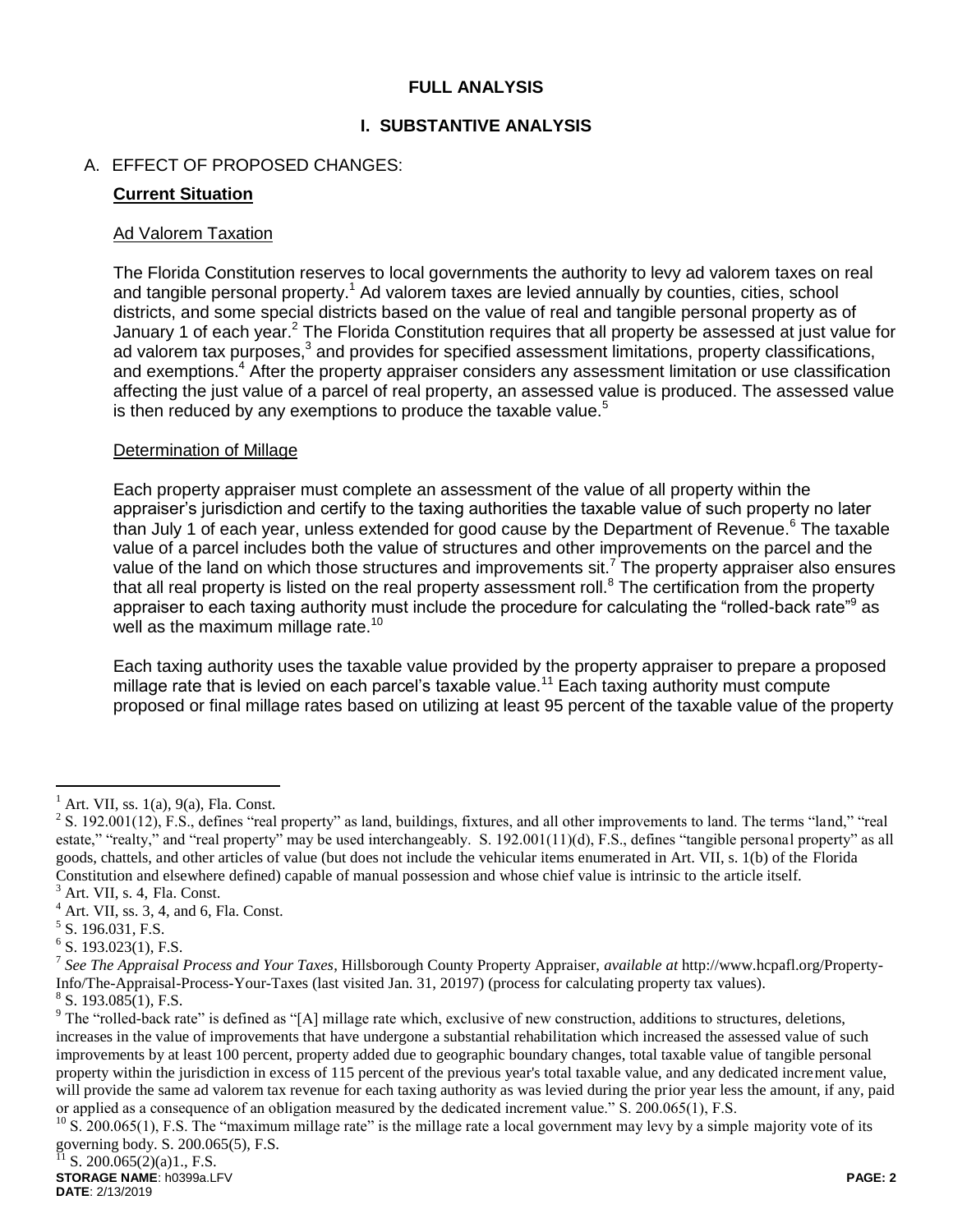within the boundaries of the taxing authority. Each taxing authority must prepared and submit its tentative budget in accordance with applicable law.<sup>12</sup>

Within 35 days of the certification of value by the property appraiser, each taxing authority must inform the property appraiser of its proposed millage rate, its rolled-back rate, and the date, time, and location of the public hearing to be held to consider the proposed millage rate and tentative budget.<sup>13</sup> This information is used by the property appraiser to prepare notices of proposed property taxes.<sup>14</sup> The notice must be mailed by the later of 55 days after the certification of value by the property appraiser or 10 days after the tax roll is approved or interim roll procedures under s. 193.1145, F.S. have been instituted. If the notice is not mailed until 10 days after the tax roll is approved or interim roll procedures are instituted, all deadlines under s. 200.065 are extended by a number of days equal to the difference between the deadline for the mailing of proposed notices and 55 days after the certification of value. If a taxing authority fails to provide timely notice to the property appraiser, the taxing authority is prohibited from levying a millage rate higher than the rolled-back rate for the upcoming fiscal year.

Between 65 and 80 days after the certification of value, the governing body of each taxing authority must hold a public hearing on the tentative budget and proposed millage rate.<sup>15</sup> During the meeting, the governing body of the taxing authority may amend the tentative budget, adopt the amended tentative budget, recompute the proposed millage rate, and publicly announce the percentage (if any) by which the recomputed millage rate exceeds the rolled-back rate. If the recomputed millage rate exceeds the rolled-back rate, the percentage difference is included in the notice of proposed tax increase issued pursuant to s. 200.065(3)(a), F.S.<sup>16</sup>

#### Truth-in-Millage (TRIM) Notice

The property appraiser must provide each taxpayer listed on the current year's assessment roll a notice of proposed property taxes and non-ad valorem assessments by first-class mail.<sup>17</sup> This notice, more commonly known as a truth-in-millage, or TRIM, notice, is sent on behalf of all taxing authorities levying ad valorem taxes and non-ad valorem assessments on each parcel listed on the current year's assessment roll.<sup>18</sup> TRIM notices are prepared using a standardized form specified by statute. The property appraiser may not alter the contents of the form; however, the Department of Revenue may adjust the spacing and placement of elements on the form as necessitated by the needs of local taxing authorities.

The first page of the TRIM notice states that the notice is a "notice of proposed property taxes" and that the notice is not a bill.<sup>19</sup> The notice must inform the taxpayer that the taxing authorities which levy property taxes on the property will soon hold public hearings to adopt budgets and tax rates for the following year. The notice must include a brief legal description of the property, the name and mailing address of the owner of record, and the tax information applicable to the specific parcel in question.<sup>20</sup> The notice must include seven columns labeled: $21$ 

- "Taxing Authority;"
- "Your Property Taxes Last Year,"

 $\overline{a}$ 

<sup>&</sup>lt;sup>12</sup> *See* s. 200.065(2)(a)2.-4., F.S. (requiring county commissions to prepare and submit budgets in accordance with s. 129.03, F.S., requiring school districts to prepare and submit budgets in accordance with Ch. 1011, F.S., and requiring other taxing authorities to prepare and consider budgets in accordance with s. 200.065 and other provisions of law).

 $^{13}$  S. 200.065(2)(b), F.S.

<sup>&</sup>lt;sup>14</sup> This notice is commonly referred to as a truth-in-millage, or TRIM, notice.

 $15$  S. 200.065(2)(c), F.S.

<sup>16</sup> *See* s. 200.065(2)(c), F.S.

<sup>&</sup>lt;sup>17</sup> S. 200.069, F.S.

<sup>18</sup> *See Your TRIM Notice Explained*, Marion County, *available at* https://www.marioncountyfl.org/home/showdocument?id=7990 (last visited Jan. 31, 2019).

<sup>&</sup>lt;sup>19</sup> S. 200.069(1), F.S.

 $20$  S. 200.069(2)(a), F.S.

<sup>21</sup> *Id*.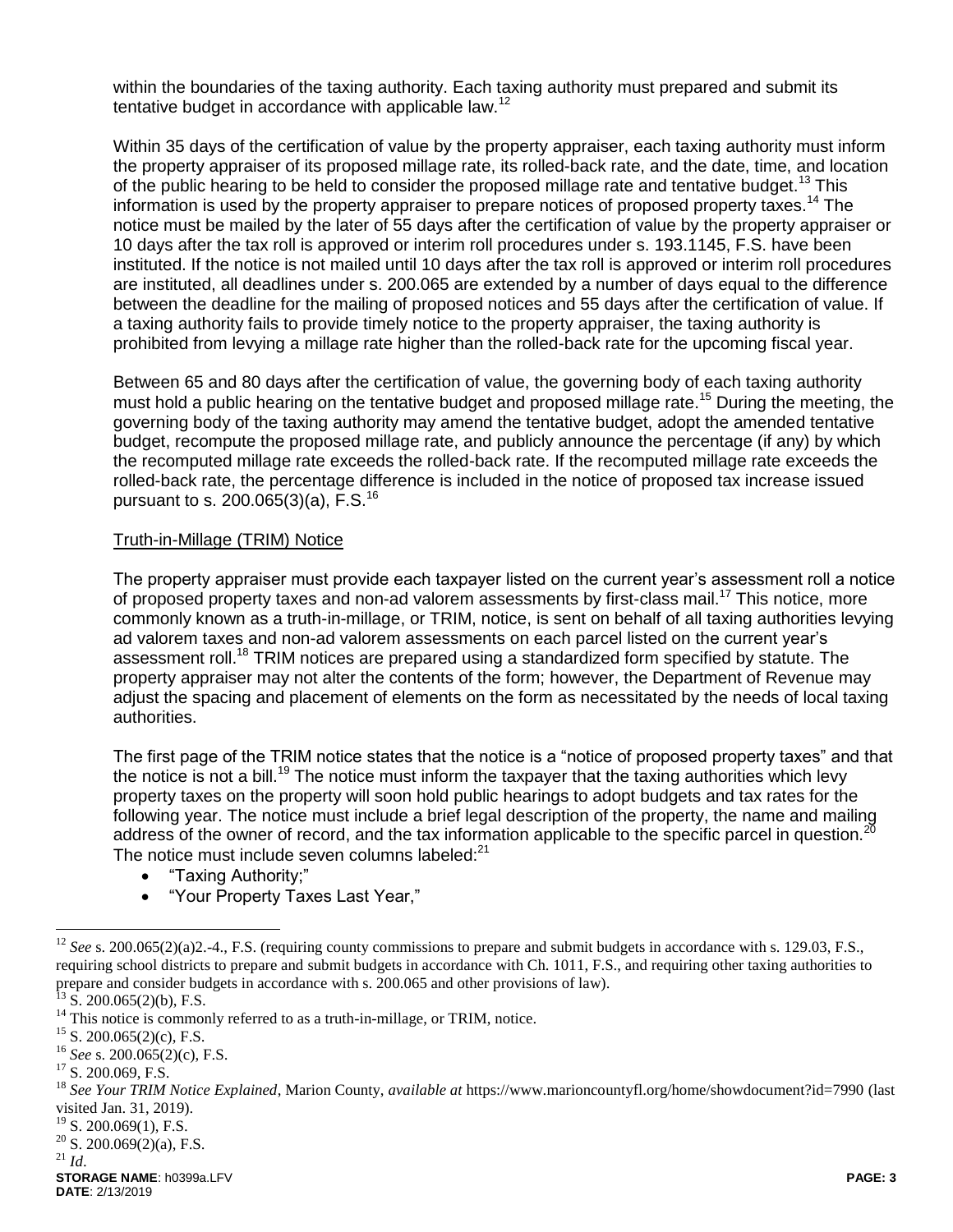- "Last Year's Adiusted Tax Rate (Millage). $"^{22}$
- "Your Taxes This Year IF NO Budget Change Is Adopted,"
- "Tax Rate This Year IF PROPOSED Budget Is Adopted (Millage),"
- "Your Taxes This Year IF PROPOSED Budget Change Is Adopted," and
- "A Public Hearing on the Proposed Taxes and Budget Will Be Held."

Under each column, the notice must include an entry for:<sup>23</sup>

- $\bullet$  the county;
- $\bullet$  the school district levy required pursuant to s. 1011.60(6), F.S.;
- other operating school levies;
- $\bullet$  the municipality or municipal service taxing unit or units in which the parcel lies (if any);
- the water management district levying pursuant to s. 373.503, F.S.;
- the independent special districts in which the parcel lies (if any); and
- all voted levies for debt service applicable to the parcel (if any).

The "taxing authority" column contains the brief, commonly used name for each taxing authority or its governing body.<sup>24</sup> The school district levies are indented and preceded by "Public Schools" with the school district levy required pursuant to s. 1011.60(6), F.S. labeled as "by state law," while other operating school levies are labeled as "by local board."

The "public hearing" column states the times and places for local government board meetings at which tentative budgets and proposed tax rates are to be considered, prior to final approval.<sup>25</sup>

The bottom of the notice contains a final entry labeled "Total Property Taxes," listing the total amount of taxes due to all taxing authorities levying ad valorem taxes on the property for the present year, if the rolled-back rate is adopted, and under the proposed budget.<sup>26</sup>

The second page of the notice states the property's market value, value of exemptions, and taxable values for the previous and current year for each taxing authority that is levying ad valorem tax against the property.<sup>27</sup> The second page also provides the taxpayer notice of how to challenge the assessed value of the property.<sup>28</sup> A taxpayer wishing to challenge the assessed value in front of the value adjustment board (VAB) must submit a petition to the VAB no later than the  $25<sup>th</sup>$  day following the mailing of the TRIM notice by the property appraiser.<sup>29</sup>

If a local governing board is levying non-ad valorem assessments against the property, this information may be included in the notice, but must be clearly delineated from information concerning proposed property taxes.<sup>30</sup>

# **Effect of Proposed Changes**

The bill authorizes the property appraiser of each county to make TRIM notices available on the property appraiser's website in place of delivering a copy of the notice by first-class mail to each taxpayer listed on the current year's assessment roll. If the property appraiser elected to make notices

 $\overline{a}$ 

- $28$  S. 200.069(7), F.S.
- $29$  S. 194.011(2)(d), F.S.

**STORAGE NAME**: h0399a.LFV **PAGE: 4**  $30$  S. 200.069(10), F.S.

**DATE**: 2/13/2019

<sup>&</sup>lt;sup>22</sup> "Last years' adjusted tax rate" is the rolled-back rate. S. 200.069(2)(b), F.S. For voted levies for debt service, "last years' adjusted tax rate" is the rate authorized by referendum. S.  $200.069(4)(c)$ , F.S.

 $23$  S. 200.069(3), F.S.

 $24$  S. 200.069(4)(a), F.S.

 $25$  S. 200.069(4)(g), F.S.

 $26$  S. 200.069(5), F.S.

 $27$  S. 200.069(6)(a), F.S.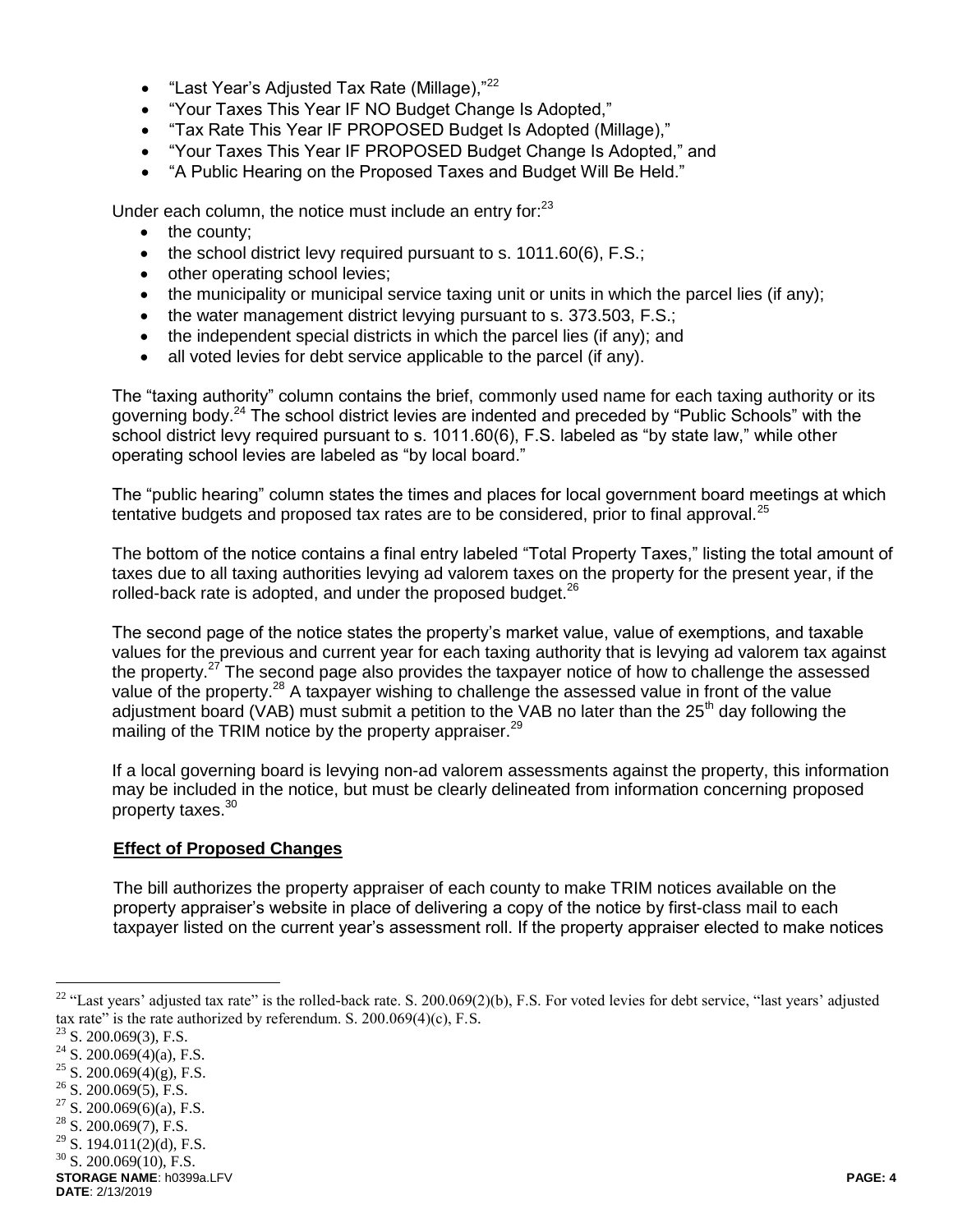available on the website in lieu of mailing, the property appraiser must announce the intent to do so and present the plan before a public meeting of the county commission for informational purposes.

If a property appraiser posts TRIM notices to the property appraiser's website, the bill requires the website to give taxpayers the option to request and receive an email notification within three business days after the most recent notice is posted or to continue receiving the notice by mail.

The bill requires the property appraiser to mail a notice to each taxpayer listed on the current year's assessment roll for the first three years the web-based noticed system is in use, informing the taxpayer that TRIM notices are no longer delivered by first-class mail, are available online, and that the taxpayer may register for an email alert or may request to continue receiving their TRIM notice by mail. The notice must also include instructions for how the taxpayer may request receiving notices by mail and how the taxpayer may challenge the valuation or exemption status applied to their property. The property appraiser must also provide the notice to the new property owner following any change in property ownership.

The bill revises the deadline for a taxpayer to challenge the assessed value in front of the VAB to the later of the 25th day following the mailing of the TRIM notice by the property appraiser, the positing of the notice on the property appraiser's website, or the e-mail notification of the posting of the notice on the property appraiser's website.

The bill also adds references to the electronic posting of a TRIM notice to other statutes that reference the notice provided under s. 200.069, F.S.

# B. SECTION DIRECTORY:

- Section 1: Amends s. 200.069, F.S., to authorize the property appraiser of each county to make notice of proposed property taxes and non-ad valorem assessments available on the property appraiser's website in place of first-class mail.
- Section 2: Amends s. 192.0105, F.S., adding a conforming reference concerning electronic posting of notices to Taxpayer's Bill of Rights.
- Section 3: Amends s. 193.073, F.S., adding a conforming reference concerning electronic posting of notices requiring that the property appraiser issue a notice informing a taxpayer of an erroneous or incomplete statement of personal property.
- Section 4: Amends s. 193.114, F.S., adding a conforming reference concerning electronic posting of notices to required documentation for the preparation of assessment rolls.
- Section 5: Amends s. 193.1142, F.S., adding a conforming reference concerning electronic posting of notices to the requirement that the assessment roll must be approved prior to the issuance of notices.
- Section 6: Amends s. 194.011, F.S., revising the deadline to file a petition to the value adjustment board.
- Section 7: Provides an effective date of July 1, 2019.

#### **II. FISCAL ANALYSIS & ECONOMIC IMPACT STATEMENT**

#### A. FISCAL IMPACT ON STATE GOVERNMENT:

1. Revenues:

None.